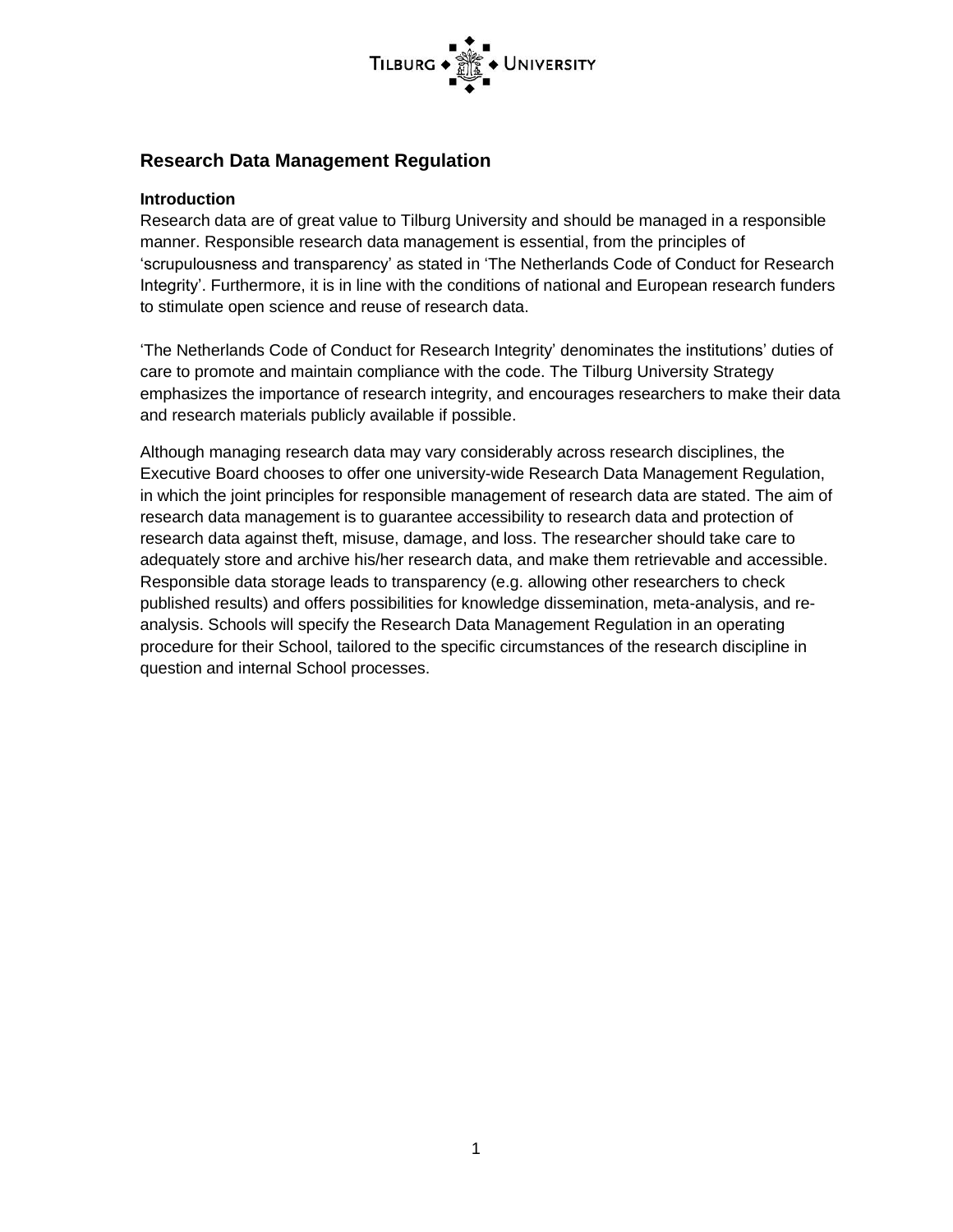#### **1. Framework**

The research data generated at Tilburg University are stored, managed, and made accessible in accordance with the legal demands (copyright act, privacy act etc.) developed to this purpose, and the relevant codes of conduct:

*a. The Netherlands Code of Conduct for Research Integrity. Effective as of October 1, 2018:*

*[https://www.vsnu.nl/files/documents/Netherlands%20Code%20of%20Conduct%20for%2](https://www.vsnu.nl/files/documents/Netherlands%20Code%20of%20Conduct%20for%20Research%20Integrity%202018.pdf) [0Research%20Integrity%202018.pdf](https://www.vsnu.nl/files/documents/Netherlands%20Code%20of%20Conduct%20for%20Research%20Integrity%202018.pdf)*

- *b. The Netherlands Code of Conduct for Scientific Practice. Principles of good academic education and research. Decreed 31 October 2014. VSNU:*  [http://vsnu.nl/files/documenten/Domeinen/Onderzoek/The\\_Netherlands\\_Code%20of\\_Co](http://vsnu.nl/files/documenten/Domeinen/Onderzoek/The_Netherlands_Code%20of_Conduct_for_Academic_Practice_2004_(version2014).pdf) nduct for Academic Practice 2004 (version2014).pdf
- *c. Tilburg University Scientific Integrity Regulation, 2012: [https://www.tilburguniversity.edu/sites/tiu/files/download/letter\\_2.pdf](https://www.tilburguniversity.edu/sites/tiu/files/download/letter_2.pdf)*
- *d. Code of Conduct for the use of personal data in academic research, 2005:* [https://www.vsnu.nl/files/documenten/Domeinen/Accountability/Codes/Gedragscode%20](https://www.vsnu.nl/files/documenten/Domeinen/Accountability/Codes/Gedragscode%20persoonsgegevens.pdf) [persoonsgegevens.pdf](https://www.vsnu.nl/files/documenten/Domeinen/Accountability/Codes/Gedragscode%20persoonsgegevens.pdf) *(not available in English, the code is currently under reconstruction)*

Research data generated by a Tilburg University researcher comply with the 'FAIR Guiding Principles for scientific data management and stewardship'. The (meta)data are Findable, Accessible, Interoperable, and Reusable. *<https://www.go-fair.org/fair-principles/>*

#### **2. Definitions**

#### *Research data*

By research data is meant: All (digital and non-digital) data collected and generated during academic research, the instruments with which the research data were collected, and other relevant information such as questionnaires, software, scripts, and lab journals.

#### *Metadata*

By metadata is meant: Documentation and/or information on research data, required to understand the content of the data and the context in which the data were collected.

## **3. Responsibilities**

The researcher/project manager is responsible, at the implementation level, for:

- a. secure data storage during and after the research, for both raw and processed research data;
- b. responsible data management in accordance with the principles of the Research Data Management Regulation and the additional School's research data management policy;
- c. creating a data management plan preceding new research in accordance with the provisions of the School's research data management policy and observing the obligations mentioned in Article 8 of the Research Data Management Regulation in case personal data are processed for the research;
- d. observing Article 9 of the Research Data Management Regulation when research is conducted with or for third parties;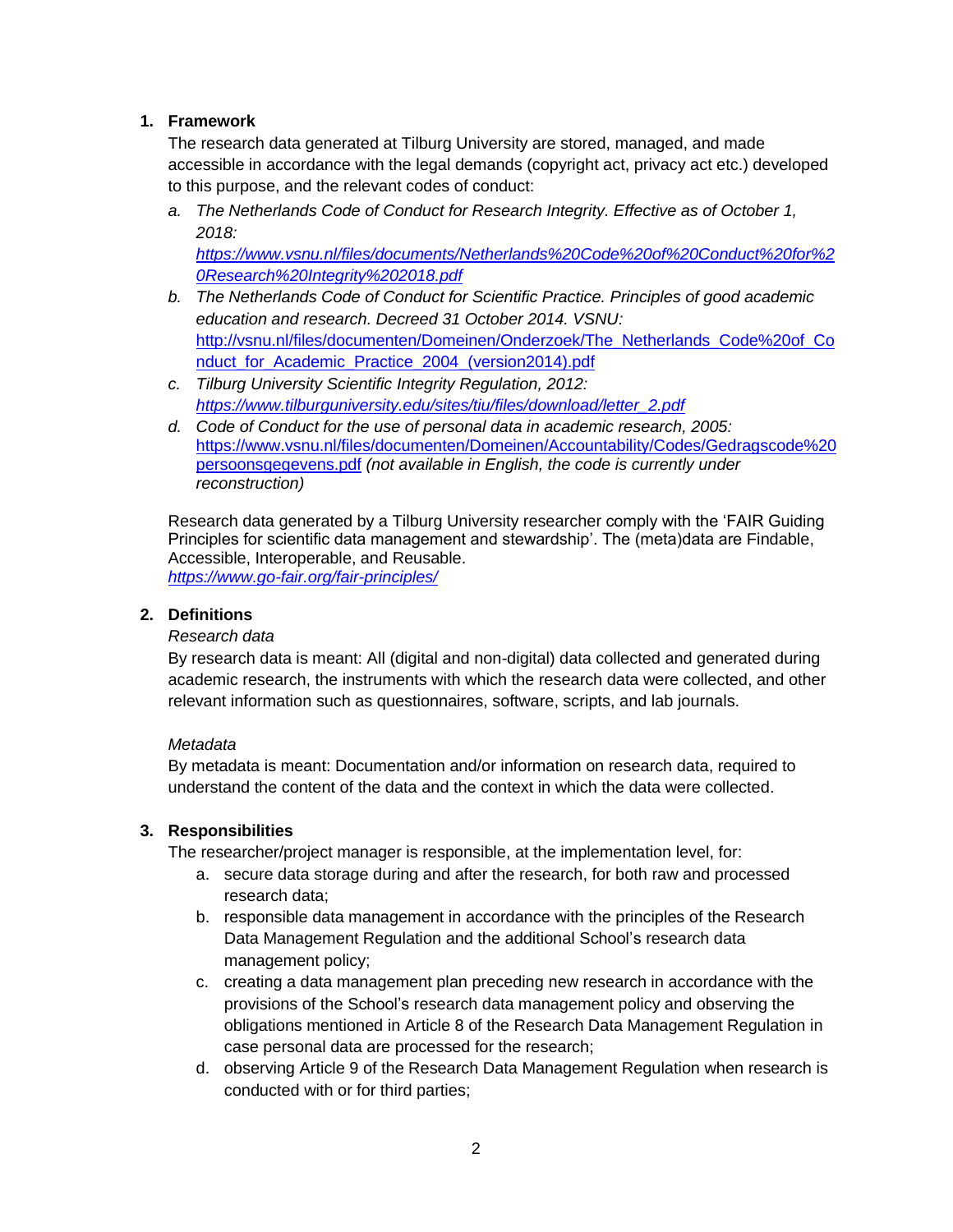e. familiarizing students and PhD candidates (performing activities within the area of a Tilburg University researcher's responsibility) with the Research Data Management Regulation and the School's research data management policy and supervising this.

The Dean of the School in question is responsible for:

- a. elaborating the Research Data Management Regulation in a School policy and/or procedure;
- b. informing the academic personnel about the Research Data Management Regulation and the School's research data management policy;
- c. supervising compliance with the Research Data Management Regulation and the School's research data management policy;
- d. reporting to the Executive Board in the annual research report on how the data management has been given form and content. This also includes a report on the degree to which the researchers in the School comply with the Regulation and the measures taken should the compliance be incomplete.

The Executive Board is responsible for:

- a. formulating a general university policy framework as determined in the Research Data Management Regulation;
- b. offering knowledge, advice, and support regarding data management;
- c. offering an adequate infrastructure for data storage and management insofar as the Schools need additional adequate facilities for data storage;
- d. carrying out and supervising audits about the compliancy with the Research Data Management Regulation.

## **4. Storage and access**

Research data should be stored securely and permanently, with minimal risk of loss, no later than at the end of the research, or sooner if other rules or regulations are applicable. Research data should be stored together with metadata and all other information required for possible data reuse and verifiability. In case of encrypted research data, the researcher should keep the key in question separate from the research data. The research data, metadata and other information should be stored in facilities made available or designated by Tilburg University (e.g., DataverseNL). Alternatively, it is possible to store and archive research data in discipline-specific repositories or data archives of third parties if they meet the following requirements. The repositories or third-party data archives:

- a. provide facilities to enable research data stored in the repository to comply with the Research Data Management Regulation;
- b. use open standards for access and metadata wherever possible;
- c. are preferably certified;
- d. are technically and organizationally sustainable.

## **5. Storage period**

If no other storage period is required by an applicable legal, contractual, or subsidy rule, all raw and processed research data must be stored for a period of at least ten years after the moment that the research is formally completed.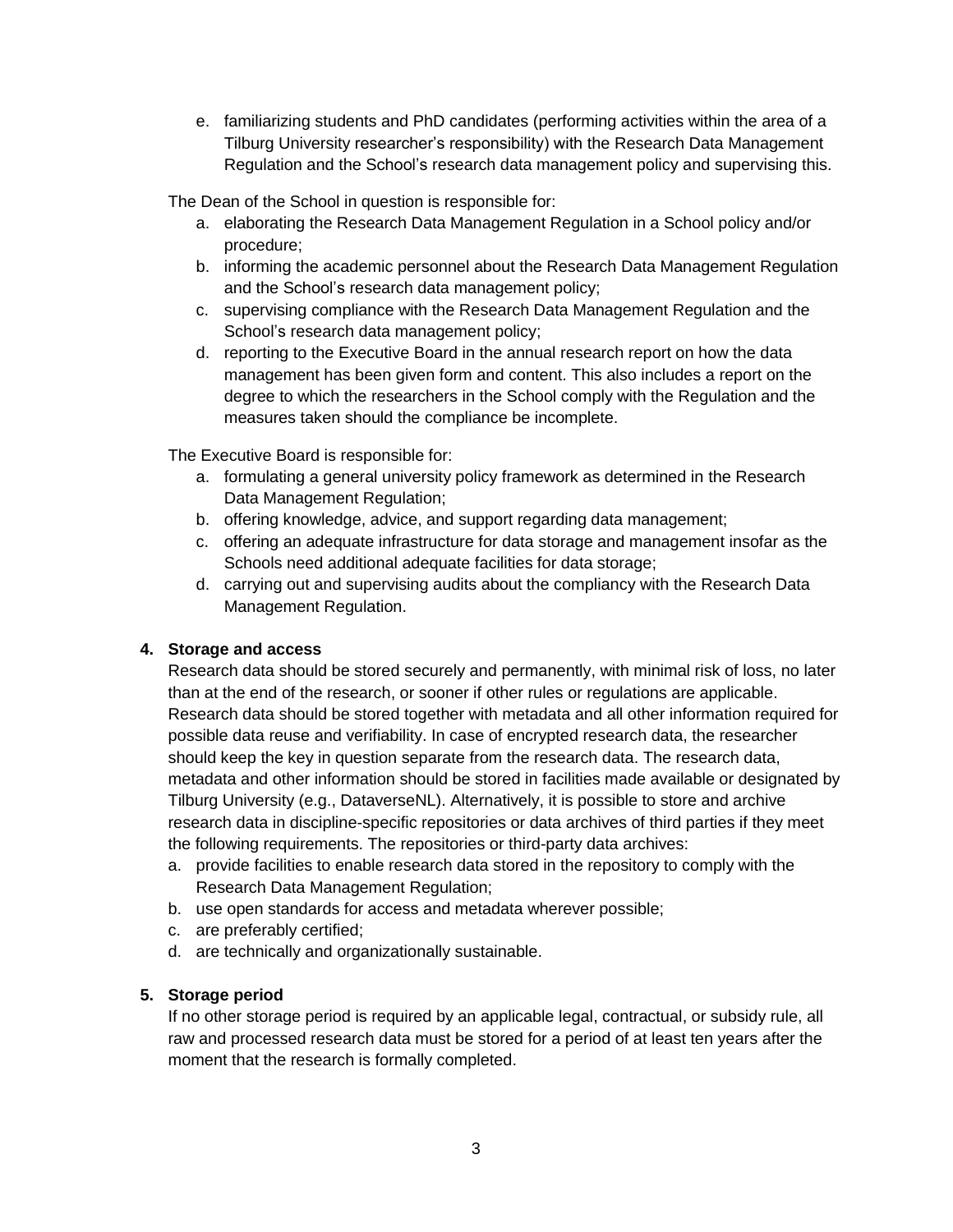#### **6. Ownership**

Research data, generated during employment, internship, or secondment to or on behalf of Tilburg University, are the property of Tilburg University, unless otherwise agreed in a separate contract between Tilburg University and the employee or intern. Advice on the ownership of research data is obtained from the Research Data Office.

## **7. Public disclosure**

Tilburg University acts upon the basic principle that research data are made publically available for academic research, as far as reasonably possible, if and insofar as this does not conflict with agreements with research funders, confidentiality obligations, the EU General Data Protection Regulation 2016/679 (GDPR) and/or intellectual property rights of third parties. Advice on this matter is obtained from the Research Data Office. In any case, the metadata must be made publically available.

#### **8. Personal data**

If the research data contain personal data, the management of the personal data is subject to additional rules from the General Data Protection Regulation (EU 2016/679, GDPR). Personal data are processed in accordance with the GDPR. Researchers who process personal data should report the intended processing in the university's Data Register, and must inform all parties concerned in order to comply with the documentation and transparency obligations laid down in the GDPR.

#### **9. Third parties**

Researchers not employed by Tilburg University, such as research fellows, external PhD candidates, or students working under the responsibility of a Tilburg University researcher, who conduct research at Tilburg University and/or in cooperation with Tilburg University and thus generate research data, should declare in writing that they comply with the Research Data Management Regulation, the School's research data management policy, and, if applicable, the GDPR.

In the event of cooperation with another research organization and/or third party, it is agreed and recorded in writing that if the research data are generated at the other organization, Tilburg University also has the right to store the research data in conformity with the Research Data Management Regulation. If the research data are generated by both or more research institutions, written agreements are made with those other institutions on the management, storage, and access of the research data, as much as possible in line with the Research Data Management Regulation, the School's research data management policy, and, if applicable, the GDPR.

When research is conducted on behalf of an external client, it is agreed with the client that Tilburg University, as far as possible, has the right to manage, save, store, and grant access to the research data, in conformity with the Research Data Management Regulation, the School's research data management policy, and, if applicable, the GDPR.

The Dean's consent is required in advance when agreements with third parties involve a deviation from the Research Data Management Regulation, the School's research data management policy, or the GDPR.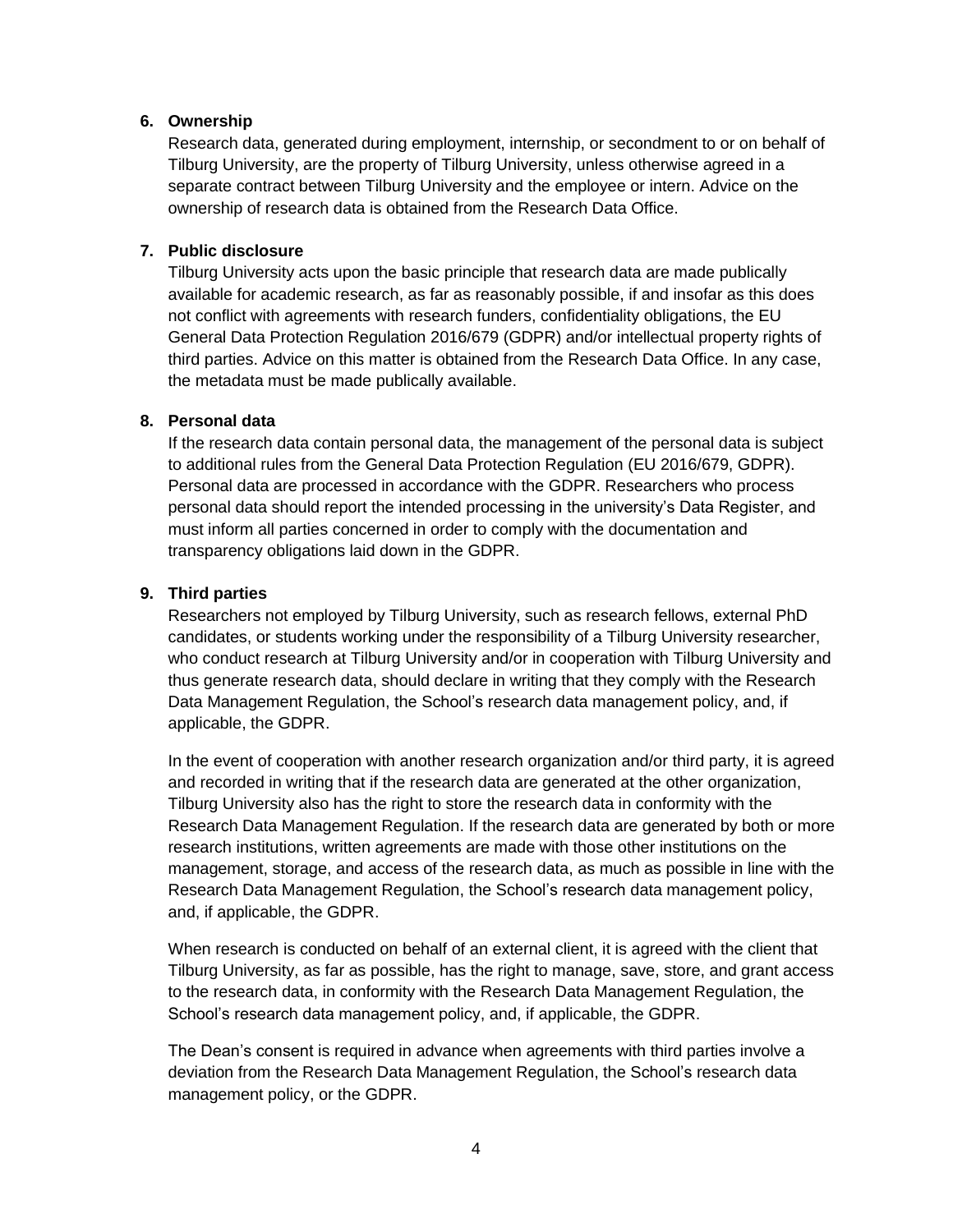#### **10. Entry into force and period of validity**

The Research Data Management Regulation applies to research commencing after the effective date of January 1, 2018. The Research Data Management Regulation is valid until a new version is adopted or the decision is made to revoke the Research Data Management Regulation.

This version: Executive Board resolution of April 14, 2020. First version: Executive Board resolution of September 5, 2017.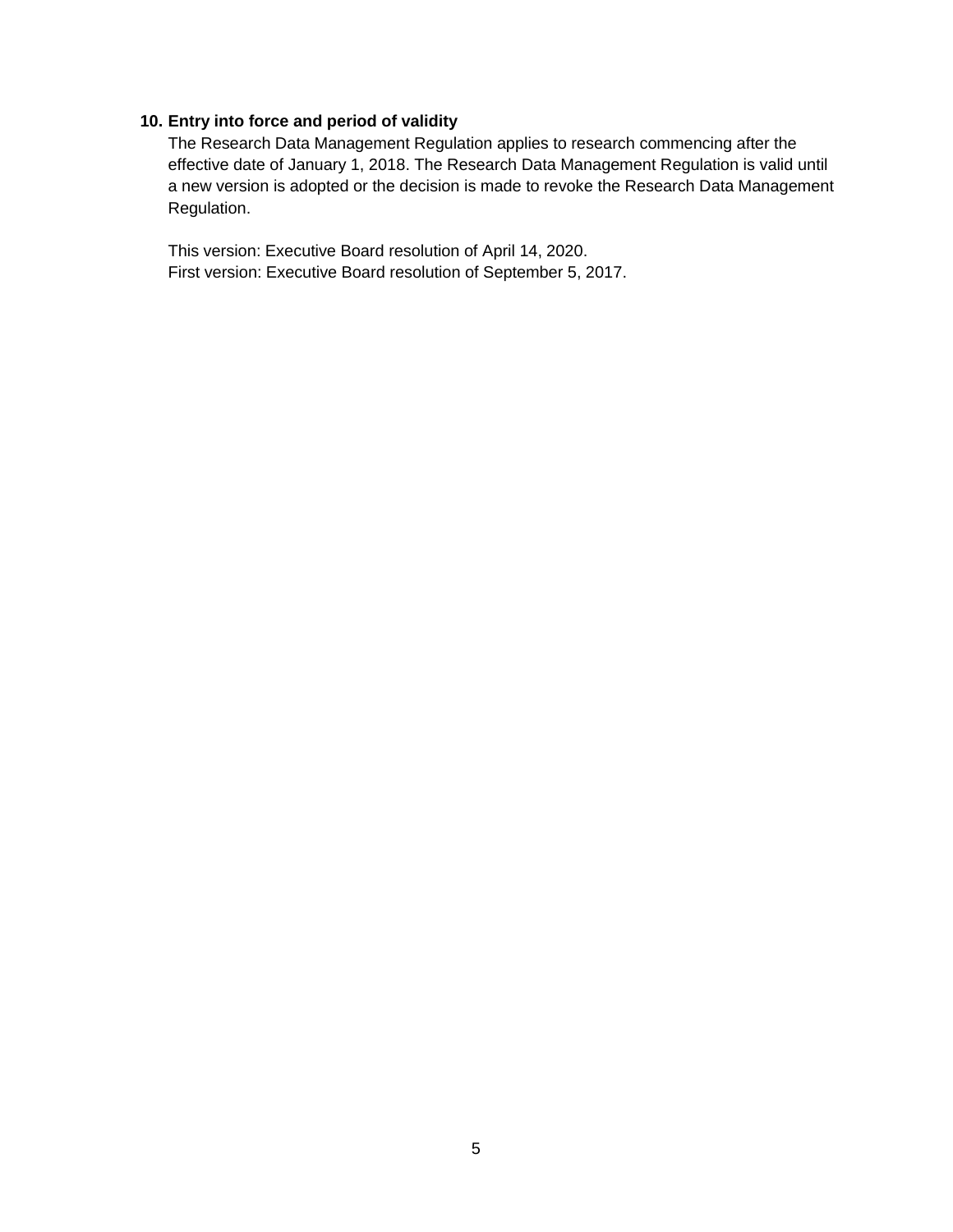

# **Guideline for the Research Data Management Regulation**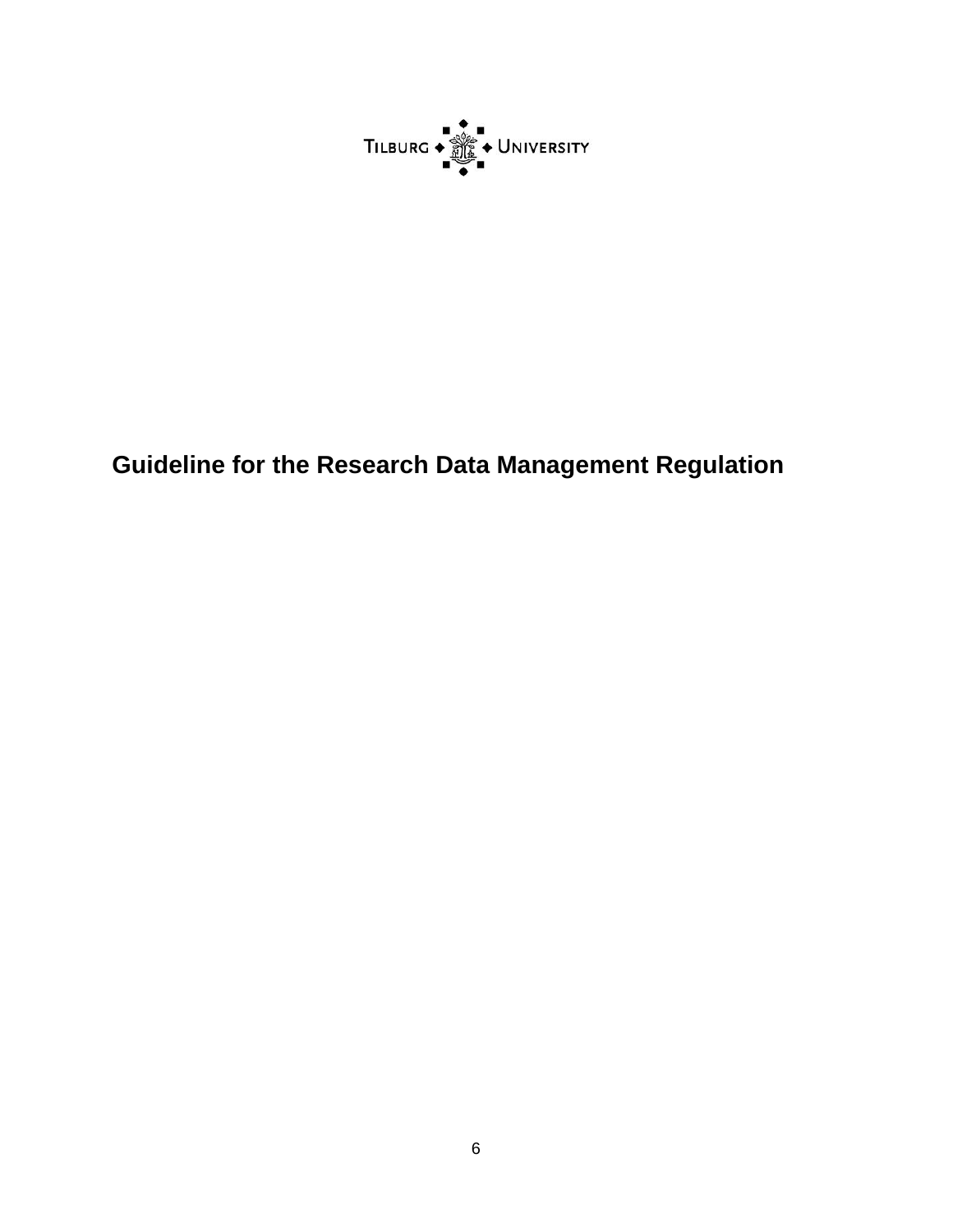# Content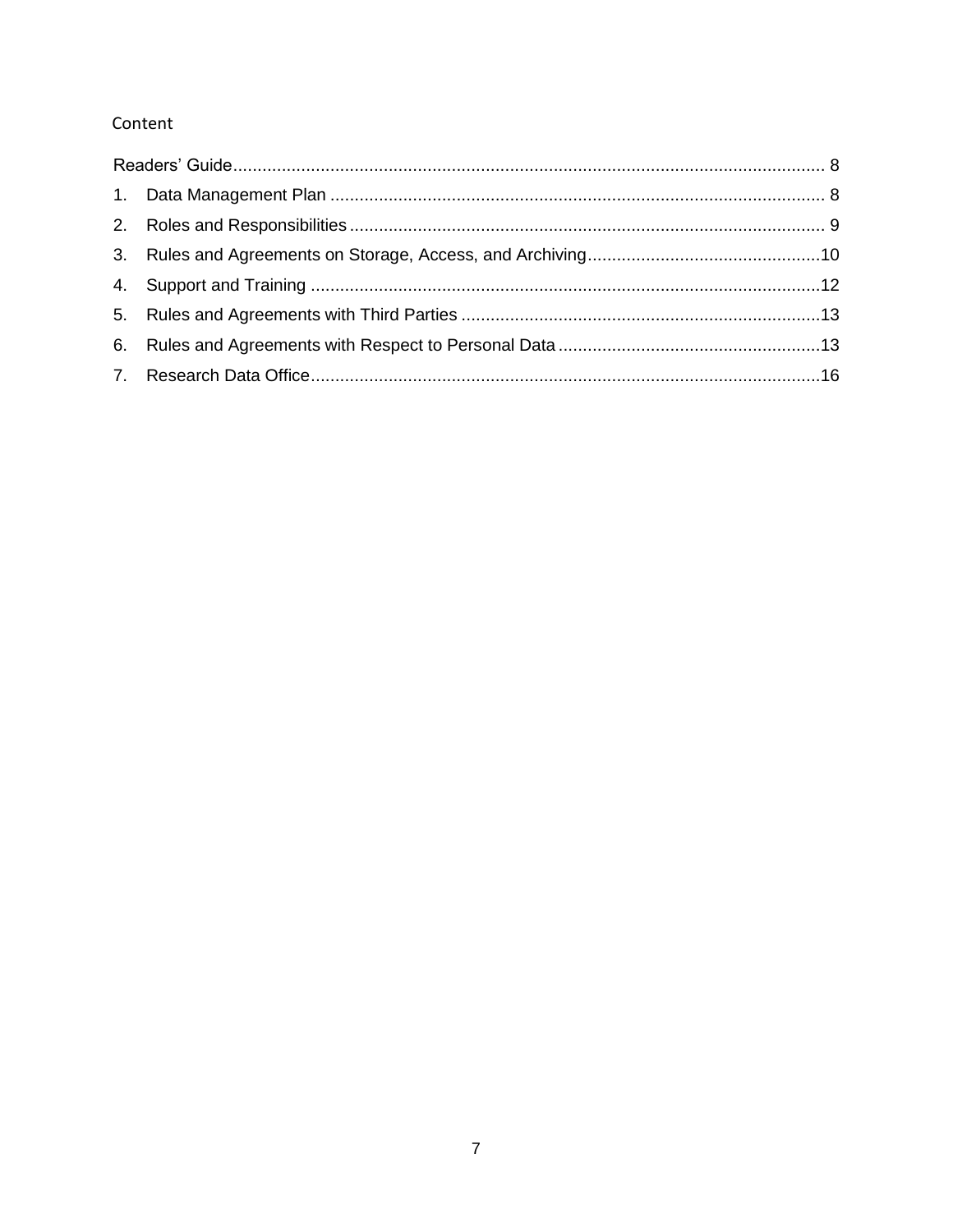## <span id="page-7-0"></span>**Readers' Guide**

This guideline elaborates on a number of practical points from the Research Data Management Regulation. The guideline serves, on the one hand, as an aid for Schools in the development of School policy and, on the other hand, as an explanation of Article 8 (Personal Data) and Article 9 (Third Parties) of the Research Data Management Regulation.

The guideline offers:

- 1. an overview of items that may be part of a School data management policy (the checklists in Chapters 1 through 4);
- 2. instructions for dealing with the obligations of the General Data Protection Regulation 2016/679 which entered into force on May 1, 2018 if research is carried out with personal data (Chapters 5 and 6);
- 3. Explanation of the support services for research data management via the Research Data Office (RDO) (Chapter 7).

Information on the School policies is available on the university's intranet:

**TSB** *Data Handling & Methods Reporting Guideline (DHMR***)[:](https://www.tilburguniversity.edu/nl/intranet/organisatie-beleid/organisatie/faculteiten-instituten/tsb/wetenschapscommissie/)** [https://www.tilburguniversity.edu/intranet/organization-policy/erb/tsb](https://www.tilburguniversity.edu/nl/intranet/organisatie-beleid/organisatie/faculteiten-instituten/tsb/wetenschapscommissie/)

#### **TSHD** *Data Management Policy for TSHD*

<https://www.tilburguniversity.edu/intranet/organization-policy/erb/humanities>

#### **TLS** *Ethics Review Board*

[https://www.tilburguniversity.edu/intranet/information-for/scientists/research/policy/erb/tls](https://www.tilburguniversity.edu/intranet/information-for/scientists/research/policy/erb/tls-ethics-review/)[ethics-review/](https://www.tilburguniversity.edu/intranet/information-for/scientists/research/policy/erb/tls-ethics-review/)

#### **TST** *Data committee and Ethics Committee*

<https://www.tilburguniversity.edu/nl/intranet/organisatie-beleid/erb/theologie>

#### **TiSEM** *Institutional Review Board (IRB)*

[https://www.tilburguniversity.edu/research/economics-and-management/institutional-review](https://www.tilburguniversity.edu/research/economics-and-management/institutional-review-board)[board](https://www.tilburguniversity.edu/research/economics-and-management/institutional-review-board)

## <span id="page-7-1"></span>**1. Data Management Plan**

A data management plan (DMP) is a digital document in which the researcher describes what data he or she will collect during a research project, how he or she will store and manage the data during the project, and what will happen to the data after the project has ended. The DMP is drawn up at the start of a new research project. Various models (templates) and checklists are available for drawing up a data management plan, often provided by the research institute or funding agency. The completed template forms the data management plan. During the course of the project, regular checks are carried out to ensure that the plan is still up to date or needs to be adjusted.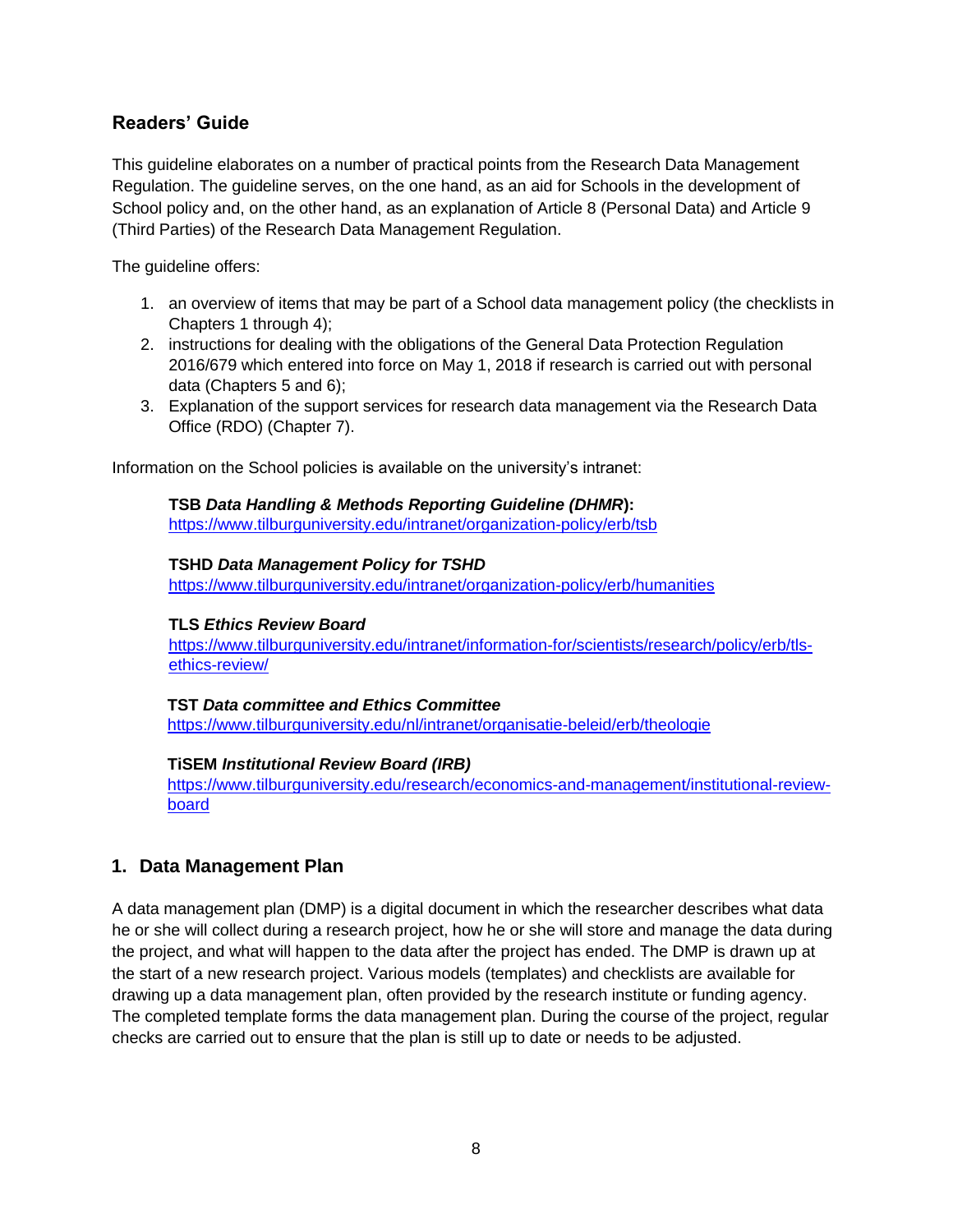The Research Data Management Regulation requires that a data management plan is written at the start of each new research project or program. In the School's data management policy the following matters can be agreed:

- Who draws up the data management plan for a project?
- For which type of research should a data management plan be drawn up? (for example, projects of PhD candidates and research funded by the NWO or other research funds);
- How is the drafting of data management plans supervised? To whom should a data management plan be submitted? For information or consent?
- How is the updating of data management plans monitored?
- Are data management plans stored centrally? If so, where? and who has access to it?
- Which matters that appear in a data management plan can be arranged at the level of the School or institute?

More information on data management plans on the university intranet: <https://www.tilburguniversity.edu/intranet/research-support/data-policy/datamanagementplan>

## **Template Tilburg University**

Tilburg University offers researchers an "Integrated form for Ethics, Data Management, and the Data Processing Register". The form differs slightly for each school and can be obtained via the [data](https://www.tilburguniversity.edu/intranet/legal-affairs/privacy/contact)  [representative of each School.](https://www.tilburguniversity.edu/intranet/legal-affairs/privacy/contact)

Many topics that are listed in the Chapters 1 through 4 are covered in this form.

# <span id="page-8-0"></span>**2. Roles and Responsibilities**

Persons who (may) play an advisory, supporting, operational, or supervisory role in research data management:

- a. Domain chairperson, research director
- b. Director of the School or Research Institute
- c. Research leader (principal researcher)
- d. Researcher, lector
- e. PhD candidate
- f. Student
- g. Data steward
- h. Ethics Committee
- i. Policy officer
- j. Secretary's office

The School data management policy may describe who has what responsibilities or duties in dealing with research data within the School or Research Institute.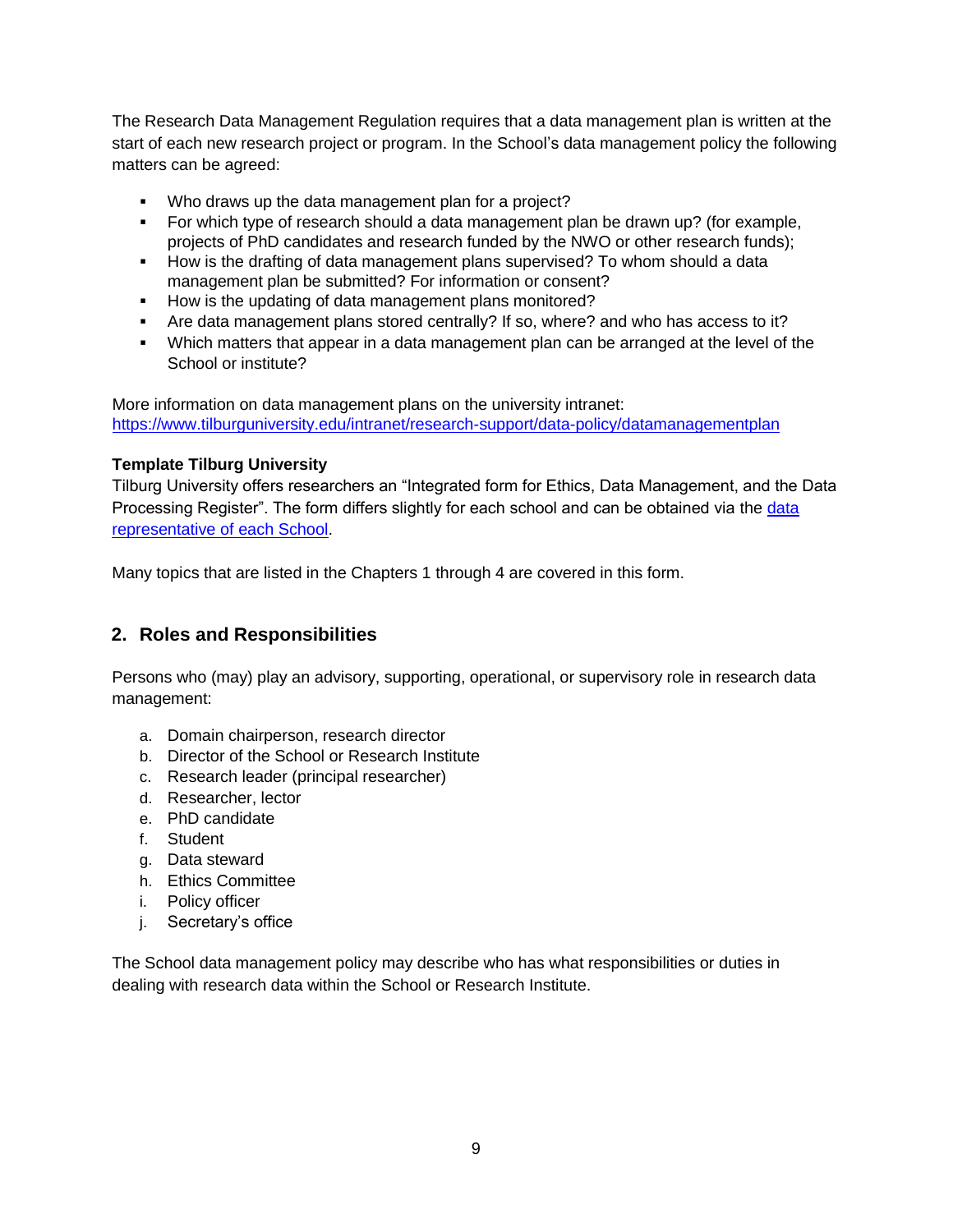## **Explanation Data Steward**

A data steward<sup>1</sup> is an official, usually a researcher, who is responsible for the research data management in one or more research projects. He/she is responsible for the development and alignment of the Research Data Management regulation implementation and advises researchers on the collection, storage, archiving and reuse of data at the School. This can pertain to data in research projects of staff and PhD projects. The research director, the head of the research group, the principal researcher (leader of the research project) or a lector can fulfil the role of data steward, and he or she can delegate tasks to one or more others. A data steward can also be a separate function.

If desired, the position of data steward can be further defined in the School's data management policy, for example, by recording the following matters:

- Who designates the data steward?
- . Who can fulfill the role of data steward?
- What is the scope of the position: per research project, research group, School/Research Institute?
- **What are the duties of the data steward?**
- **What are the powers of the data steward?**
- Can the data steward delegate duties? If so, which and to whom?
- To whom does the data steward report? In what form? With what frequency?
- **How is continuity guaranteed when a data steward leaves?**

# <span id="page-9-0"></span>**3. Rules and Agreements on Storage, Access, and Archiving**

## **Storage**

 $\overline{a}$ 

There are countless ways to lose data: a file is accidentally deleted, a laptop is stolen, the context of the data is unclear, software becomes unusable, a file can no longer be opened, etcetera. It is, therefore, important that every researcher pays attention to storing, organizing, and describing his or her data. It is also good to make agreements about this at the level of the School, Department, or Research Institute. The following could be considered:

- How do you organize the safe collection of research data?
- **Where are data stored for ongoing research?**
- How are data stored?
- How is it organized that the raw data file cannot be changed after storage?
- How are the data protected against loss, theft, misuse, unauthorized access?
- How is it ensured that it is clear, at all times, which processing the data have undergone?
- **How is version management handled?**
- What agreements apply to non-digital data and documentation? How is the connection between non-digital and digital data guaranteed? This includes, for example, completed Informed Consent forms, but also samples, models, etc.

<sup>1</sup> Names and positioning of the different data stewardship roles within academic institutes vary greatly, as highlighted in the report "Data stewardship on the map: A study of tasks and roles in Dutch [research institutes"](https://www.lcrdm.nl/files/lcrdm/2019-05/LCRDM%20rapport%20datastewardship_EN_online.pdf) (LCRDM, April/May 2019).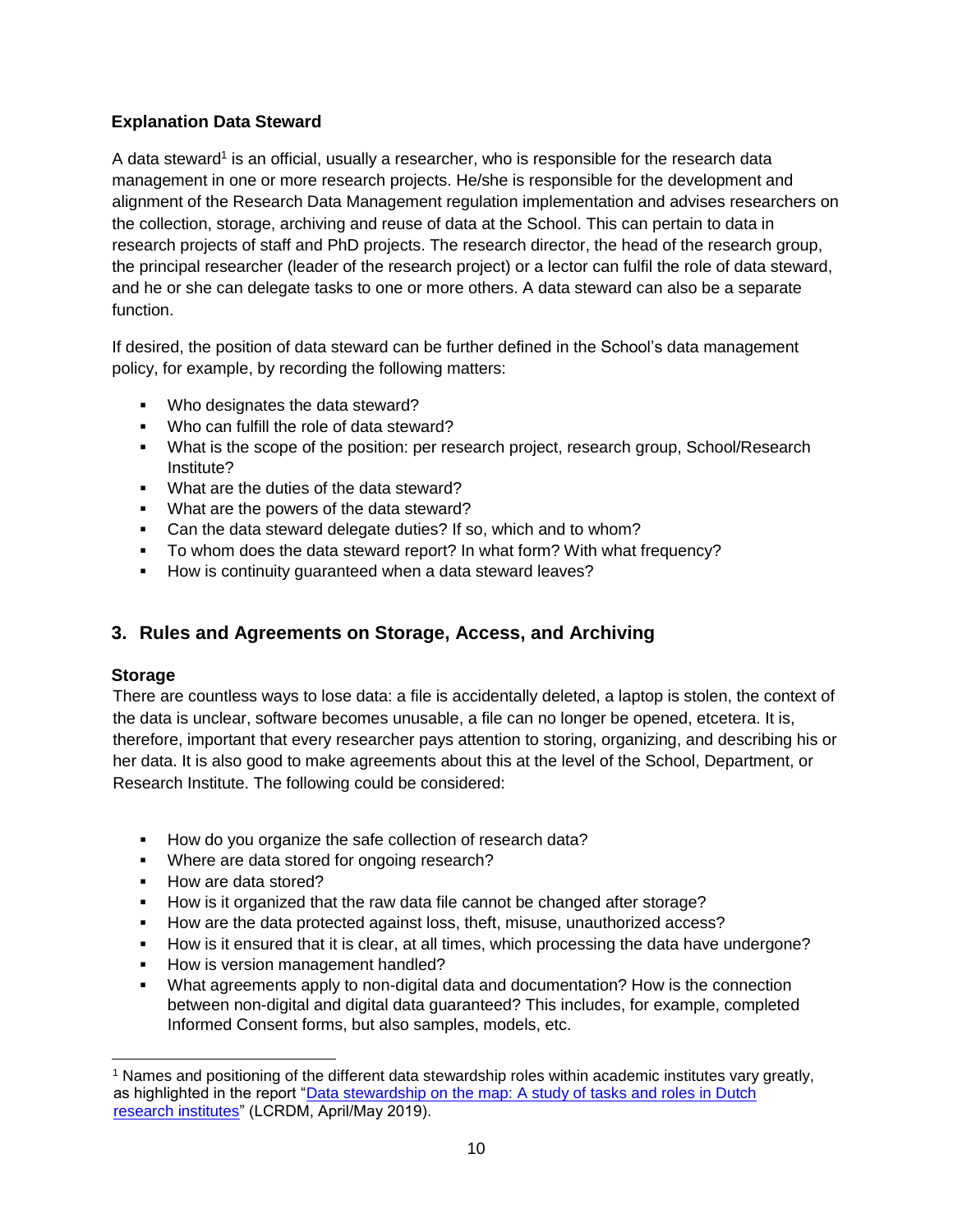More information about storing research data during research on the university intranet: <https://www.tilburguniversity.edu/intranet/research-support/management/data-storage>

### **Access**

#### *Ongoing research*

Data from ongoing research will of course be accessible to the researcher(s) directly involved, but there are more parties for whom access to the data may be necessary. In the School's operating procedure/policy, it can be described:

- Who have access to data from current research? This includes students who participate in the research project; the data steward; an ethics committee; a fellow researcher who must continue the research if the original researcher unexpectedly drops out;
- How is this access organized? By whom is access granted?

#### *Completed research*

Tilburg University is committed to ensuring that data from completed research is publicly accessible and available for reuse in new research. Researchers can ensure this by placing their data after completion of a research project in a data archive that offers the possibility of publishing the data and assigning a persistent identifier to the data (a unique code used to refer/link to the dataset) (see also the section on archiving). Tilburg University offers its researchers the institutional data repository DataverseNL. Tilburg University Dataverse has obtained the CoreTrustSeal quality mark.

Datasets containing sensitive data—intellectual property rights of third parties, personal data, corporate information, information that can cause damage when made public―cannot be made freely available. However, these data may be useful for new research. For many data archives it is possible to publish a description of this data and to make the data available only on request.

If an external party outside the regular scientific process submits a request for access to research data, the researcher can contact the Research Data Office for legal advice. This is to prevent that datasets are provided in violation of the rights of third parties. Conditions may be attached to the consent.

Before the researcher decides to file his/her dataset publicly, he/she will also consider whether the dataset may have commercial value. If so, the researcher may decide to file the dataset with restricted/monitored access.

The following points can be included in the School's operating procedure/policy:

- Which data are made publicly accessible? Which data are not?
- When will data suitable for this purpose be made publicly accessible? Who monitors this?
- How are data made publicly accessible? Does the School or Research Institute prefer a particular data archive? If so, which one?
- **Under which license are data made public?**
- Who handles requests for access to non-public data?
- What are the criteria for granting/rejecting requests for access to non-public data?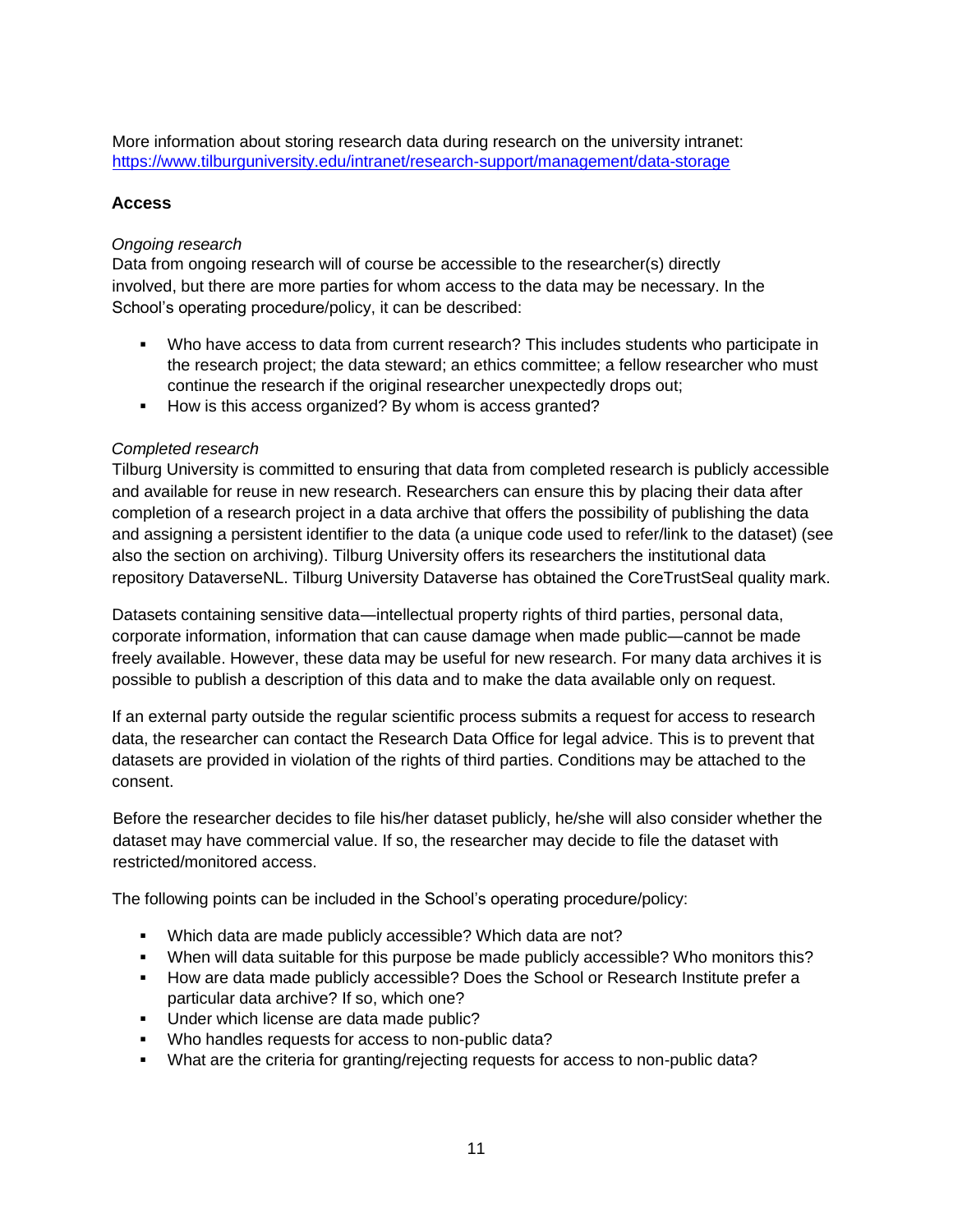More information about publishing research data can be found on the university intranet: <https://www.tilburguniversity.edu/intranet/research-support-portal/prepare/publishing-and-sharing>

# **Archiving**

The Research Data Management Regulation requires the storage of research data. For raw and processed research data, a storage period of at least ten years applies. Archiving is done in such a way that the data can be consulted with a minimum of time and action by the researcher him-/herself and by any other researchers (external or otherwise) who wish to use the data for new research.

In the School's operating procedure/policy practical matters can be arranged, such as:

- What data are archived? What are the criteria for archiving?
- **Where are data archived and by whom?**
- How are the data archived? What are the requirements for the description of the data (metadata)?
- **Who oversees archiving and storage periods?**
- **Who decides whether to extend the storage period?**
- What criteria are used to determine whether the storage period is extended?
- What happens to data for which the storage period is not extended?
- What happens to data from researchers leaving the School or Research Institute?
- Are researchers who are no longer attached to the School or the Research Institute informed about the extension of the storage period or the destruction of data they have collected? If so, how, when, and by whom?

More information about archiving research data on the university intranet: <https://www.tilburguniversity.edu/intranet/research-support-portal/prepare/publishing-and-sharing>

More information about the research data archive Tilburg University Dataverse: <https://www.tilburguniversity.edu/intranet/research-support-portal/publish/archive/dataverse>

The School's data management policy may also provide further instructions for PhD candidates to file the data associated with their thesis in a subject-specific, national, or institutional data archive, for example:

- Who ensures that a PhD candidate files his or her data?
- . When should the dataset be filed?
- Does the School or Research Institute have a preference for a particular data archive? If so, which one?
- Should the dataset, if possible, also be made publicly accessible? If so, under which license?
- **Who registers where the dataset is filed?**
- Should a copy of the dataset be left with the School or Institute? If so, where is it stored and who supervises it?
- Who handles any requests for access to the data?

# <span id="page-11-0"></span>**4. Support and Training**

The School's operating procedure/policy may describe which support, education, and training will be arranged for whom, and by whom. For example: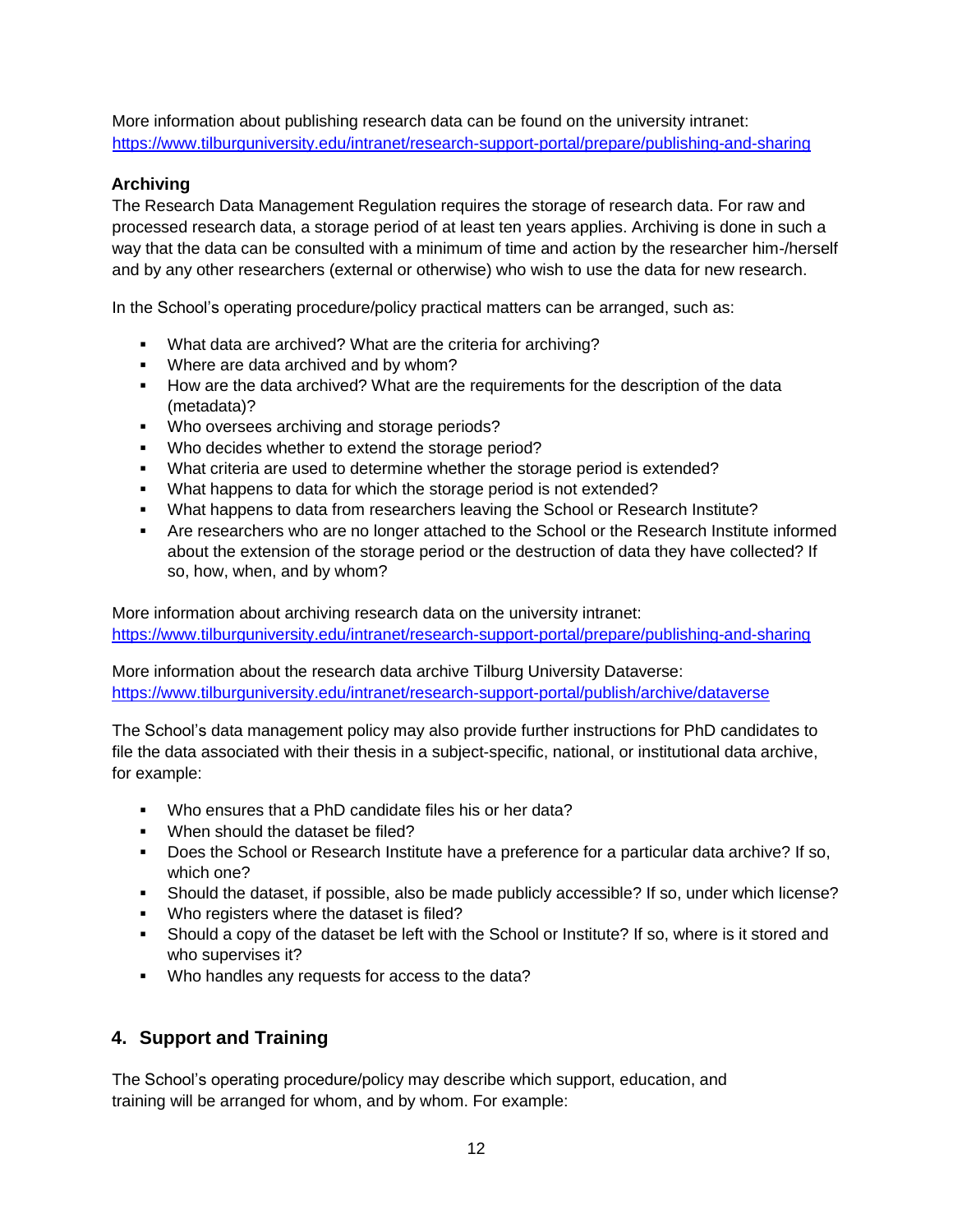- (additional) training of researchers
- **training and supervision of PhD candidates**
- **training and guidance of students**
- $\blacksquare$  training of data steward(s)
- **practical support**

# <span id="page-12-0"></span>**5. Rules and Agreements with Third Parties**

It is also important that research data are handled carefully in accordance with the Research Data Management Regulation when collaborating with or conducting research on behalf of a third party. However, third parties are not necessarily bound by the Research Data Management Regulations. Third parties may be bound by internal regulations of their own institution or organization. It is, therefore, important that the subject of data management is part of the agreements made prior to the research and that these agreements are added to the collaboration agreement or commission agreement.

Students are also considered as third parties in this respect. If a student participates in a research under the responsibility of a Tilburg University researcher, the researcher will have to ensure that the student signs a statement in which he/she declares that he/she is familiar with the Research Data Management Regulations and will act in accordance with them. A standard model for such a statement is available.

In the event that the research data contain personal data, it may be necessary to conclude a socalled processor agreement. In many cases, the use of software and/or tools for the storage and/or collection of research data must also be based on a processor agreement with the owner of the software and/or tools. This also applies if a third party collects and/or stores the data on behalf of the researcher.

Also see: "Rules and agreements in case research data contain personal data and third parties" (page 15).

## <span id="page-12-1"></span>**6. Rules and Agreements with Respect to Personal Data**

If personal data is used for research purposes, a researcher encounters the General Data Protection Regulation 2016/679 (GDPR), which imposes additional rules and obligations.

The "VSNU Code of Conduct for the Use of Personal Data in Scientific Research" (hereinafter referred to as the "Code of Conduct for the Use of Personal Data") is a translation of the GDPR for societal and behavioral science research. This Code of Conduct for the Use of Personal Data gives the researcher a practical assessment framework on how to handle personal data with care. In the Code of Conduct, personal data is defined as any data relating to an identified or identifiable natural person, i.e. any data that, without disproportionate time or effort, can lead to the identification of a natural person. Personal data are either directly identifying (personal) data or not directly identifying (personal) data.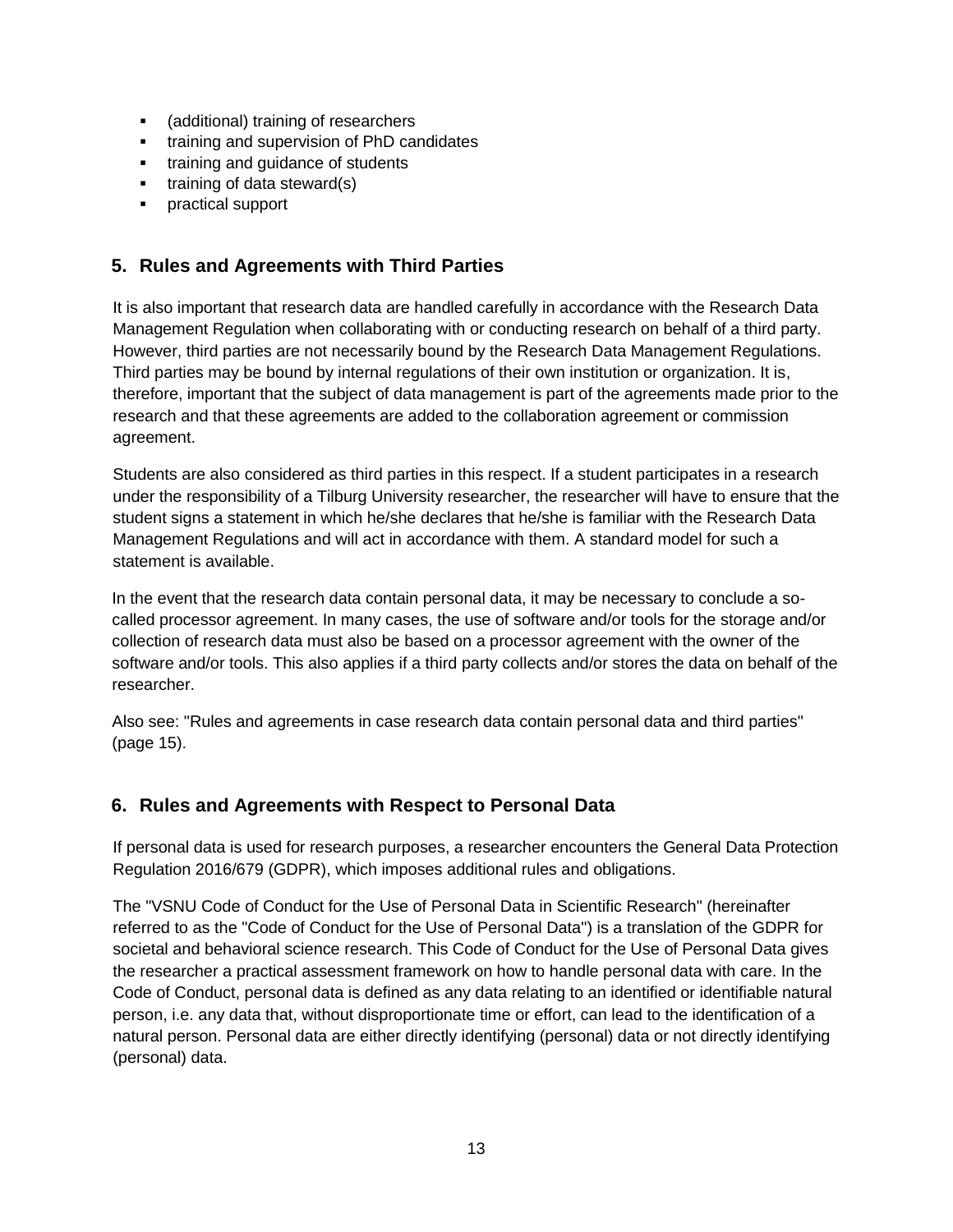It is not the intention to discuss the Code of Conduct in its entirety here. Only the starting points for the standard cases are mentioned here:

[http://www.vsnu.nl/files/documenten/Domeinen/Accountability/Codes/Gedragscode%20person](http://www.vsnu.nl/files/documenten/Domeinen/Accountability/Codes/Gedragscode%20persoonsgegevens.pdf)  [sdata.pdf](http://www.vsnu.nl/files/documenten/Domeinen/Accountability/Codes/Gedragscode%20persoonsgegevens.pdf) (Dutch only)

*(NB the sections and page numbers mentioned here refer to the text of the Code of Conduct for the Use of Personal Data)* 

- Only use lawfully collected data obtained with the consent of the respondent for a research. Exceptions are possible (see Section 3.3 onwards on page 12 of the Code of Conduct for the Use of Personal Data).
- Collect data sparingly: no more personal data may be collected than is necessary for the research; anonymous data should be used if possible; personal data will only be processed if there is no other option (see Section 3.2 on pages 11–12 and page 25 onwards of the Code of Conduct for the Use of Personal Data).
- When processing directly identifying data, two files should be created (communication data and research data). Linking takes place via an empty administration number and the access rules for the files must differ (see Section 3.6, page 13 and page 27 of the Code of Conduct for the Use of Personal Data).
- Personal data must be protected during processing and storage so that unauthorized persons (those not involved in the research) cannot have access to them (see Chapter 4, page 15, page 29, and page 30 of the Code of Conduct for the Use of Personal Data).
- Publication may only be made if this cannot be traced back to persons.

## **Transparency: report to the Data Protection Officer and schedule**

If the research consists of processing data that can be directly or indirectly traced back to a natural person, the researcher must fill in the "Integrated form for Ethics (if applicable), Data Management and the Data Processing Register". The form helps to map out the processing operations that will take place for the purpose of the research. The completed schedule should then be sent to the [appropriate email address of the School.](https://www.tilburguniversity.edu/intranet/legal-affairs/privacy/research)

On the basis of the completed inventory schedule, the Data Protection Officer, if necessary in consultation with Legal Affairs, can advise on compliance with the legal conditions for the protection of personal data and the Code of Conduct. It can also be tested whether further assessment of the security measures by the Computer Emergency Response Team (CERT) of LIS is desirable.

It is important to comply with the GDPR in order to protect the privacy interests of those involved. Another reason has been added since 2016: the Authority for Personal Data may impose a fine for breaches of the GDPR (with a maximum of  $\epsilon$  820,000).

## **Storage of personal data**

Verifiability is an aspect of ethical research. On this basis, it is justifiable to store the personal data file for a minimum of ten years if this is necessary for verifiability (as stated in article 5 of the Research Data Management Regulation). However, a distinction must be made between direct and indirect identifying data.

Main rules from the Code of Conduct on personal data (see Section 3.10, page 14 and the explanation on page 29)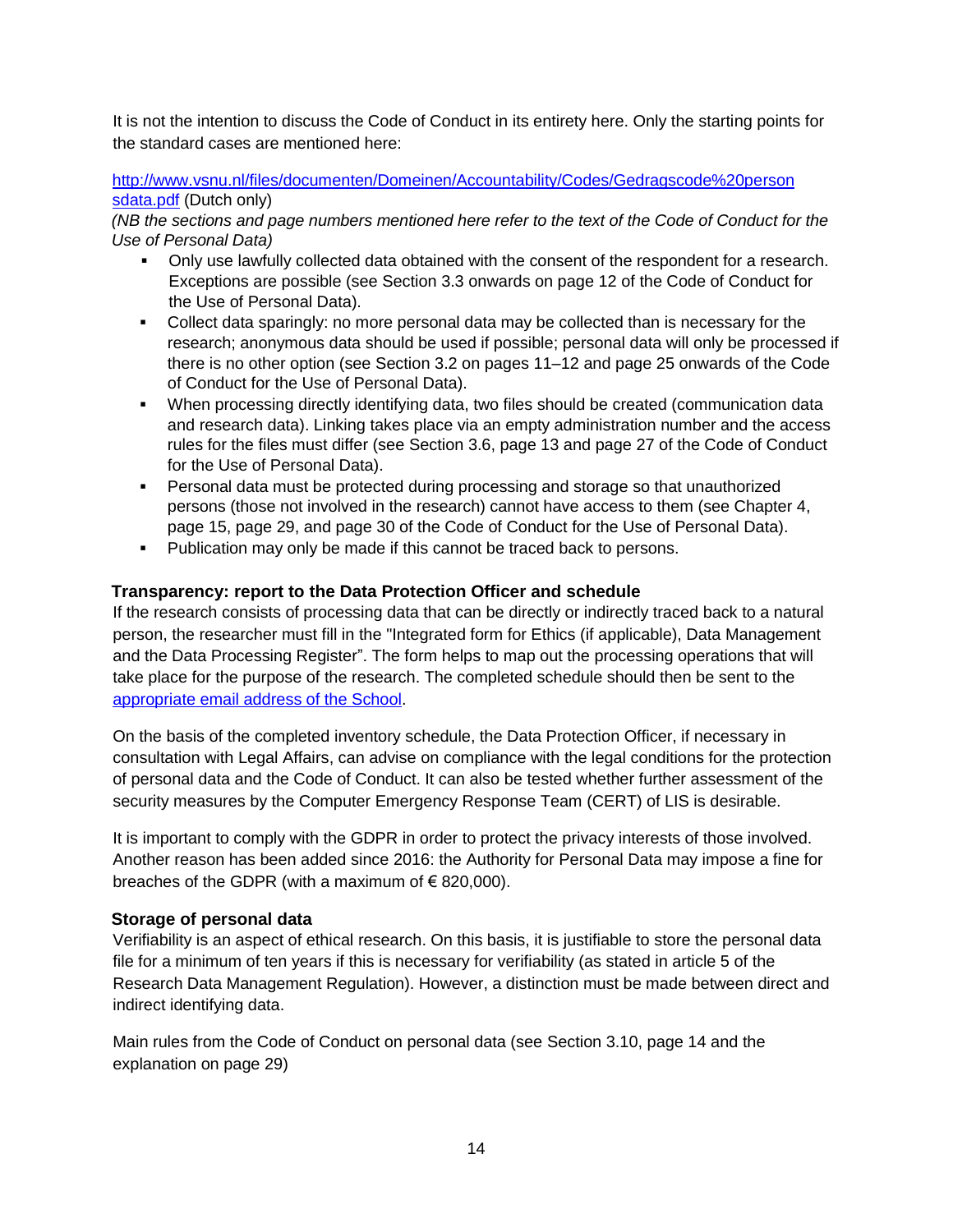- 1. Communication file: all communication data (except sex, place of residence, and year of birth, Section 3.8, page 14) should be deleted as soon as it is no longer necessary for the purpose of the research to have them and data are no longer necessary for contacting the person concerned. If the communication data are kept longer than six months after being obtained from data subjects, the processing of personal data must be reported to the Data Protection Officer. This notification can be made immediately upon the first notification by stating in the "Application Form Research Ethics, Data Management, Data Processing Register" that the communication data will be stored for longer than six months.
- 2. Files containing directly or indirectly identifying personal data, in which no distinction is made between communication and research files, may be kept for as long as it is reasonably foreseeable that it will be necessary for the research. Files containing anonymous data may be kept as long as it is certain (by means of new analysis techniques) that these data do not allow individuals to be traced.

#### **Data leaks: report**

On January 1, 2016, the Data Breaches (Reporting Obligation) Act came into force. This duty to report means that organizations that process personal data must immediately report to the Authority for Personal Data as soon as there is a data leak. See also the Data Leaks Protocol (Dutch only): [https://www.tilburguniversity.edu/sites/default/files/download/Procedure%20melding%20en%20afha](https://www.tilburguniversity.edu/sites/default/files/download/Procedure%20melding%20en%20afhandeling%20datalekken%20definitief_3.pdf) [ndeling%20datalekken%20definitief\\_3.pdf](https://www.tilburguniversity.edu/sites/default/files/download/Procedure%20melding%20en%20afhandeling%20datalekken%20definitief_3.pdf)

## **Rules and agreements in the event that research data personal data are shared with third parties**

If you share research data that includes personal data, for which Tilburg University is responsible, with a third party (e.g., a hospital, a researcher who is not employed by Tilburg University, or the data is stored by a third party), further conditions apply. When you engage a third party to process data for your research (for example in the case of the storage of research data with personal data by a third party), the third party is often seen as a so-called processor. In such situations, it is a legal obligation to conclude a processor agreement between Tilburg University, as the party responsible for the data processing, and the processor. In this agreement, the parties lay down, for example, the purposes for which the data may be processed by the processor and the security measures to be taken by the processor. The processor agreement, like collaboration or research agreements, must be signed by the School Board. Legal Affairs has a model is available.

In other situations in which research data with personal data are shared with third parties, this is only allowed on the condition that further processing of the personal data by this third party is not incompatible with the purpose for which the data were originally collected by you.

If students are involved in the research who will also process personal data, the students will have to sign a confidentiality agreement. Care must also be taken to ensure that the personal data processed by the students are protected against loss or unlawful processing.

More information about scientific research and the GDPR on the university intranet: <https://www.tilburguniversity.edu/intranet/legal-affairs/privacy/research>